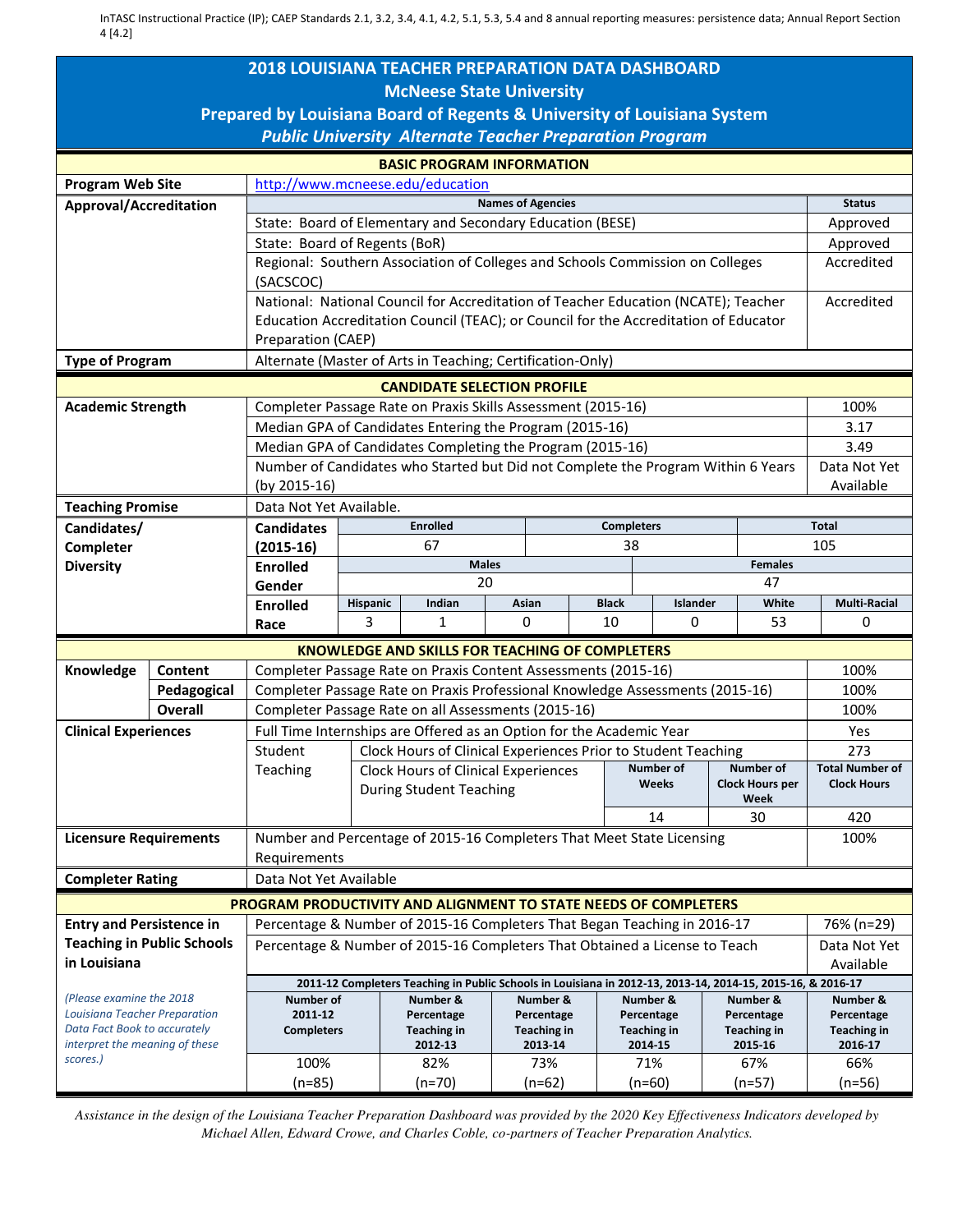|                                                                                                                                                    | 2018 LOUISIANA TEACHER PREPARATION DATA DASHBOARD (CONT'D)                            |                                                                                                                                                             |                                                                              |                                                           |                                |  |  |  |  |
|----------------------------------------------------------------------------------------------------------------------------------------------------|---------------------------------------------------------------------------------------|-------------------------------------------------------------------------------------------------------------------------------------------------------------|------------------------------------------------------------------------------|-----------------------------------------------------------|--------------------------------|--|--|--|--|
|                                                                                                                                                    | <b>McNeese State University</b>                                                       |                                                                                                                                                             |                                                                              |                                                           |                                |  |  |  |  |
|                                                                                                                                                    |                                                                                       |                                                                                                                                                             |                                                                              |                                                           |                                |  |  |  |  |
| Prepared by Louisiana Board of Regents & University of Louisiana System<br><b>Master of Arts in Teaching Alternate Teacher Preparation Program</b> |                                                                                       |                                                                                                                                                             |                                                                              |                                                           |                                |  |  |  |  |
|                                                                                                                                                    |                                                                                       |                                                                                                                                                             |                                                                              |                                                           |                                |  |  |  |  |
|                                                                                                                                                    | PERFORMANCE AS CLASSROOM TEACHERS (NEW TEACHERS WITH LESS THAN TWO YEARS OF TEACHING) |                                                                                                                                                             |                                                                              |                                                           |                                |  |  |  |  |
| Impact on                                                                                                                                          | Mean Compass Student Growth                                                           |                                                                                                                                                             |                                                                              | <b>Compass Student Growth Mean &amp; Number of Scores</b> |                                |  |  |  |  |
| K-12 Students                                                                                                                                      | Score (2014-15, 2015-16, & 2016-                                                      | 3.6<br>$(n=78)$<br><b>Compass Teacher Effectiveness Levels for Student Growth Scores</b>                                                                    |                                                                              |                                                           |                                |  |  |  |  |
| (Please examine the 2018                                                                                                                           | 17) and Number of Scores for All<br>New Teachers with Less than Two                   |                                                                                                                                                             |                                                                              |                                                           |                                |  |  |  |  |
| <b>Louisiana Teacher Preparation</b>                                                                                                               | <b>Years of Teaching</b>                                                              |                                                                                                                                                             |                                                                              |                                                           |                                |  |  |  |  |
| Data Fact Book to accurately                                                                                                                       | Percentage and Number of 2014-                                                        |                                                                                                                                                             |                                                                              |                                                           |                                |  |  |  |  |
| interpret the meaning of these<br>scores.)                                                                                                         | 15, 2015-16, & 2016-17 Compass                                                        | <b>Ineffective</b><br><b>Effective Emerging</b><br><b>Effective Proficient</b><br><b>Highly Effective</b>                                                   |                                                                              |                                                           |                                |  |  |  |  |
|                                                                                                                                                    | Student Outcome Scores for the                                                        |                                                                                                                                                             |                                                                              |                                                           |                                |  |  |  |  |
|                                                                                                                                                    | New Teachers by LDOE Teacher                                                          | 1%                                                                                                                                                          | 8%                                                                           | 15%                                                       | 76%                            |  |  |  |  |
|                                                                                                                                                    | <b>Effectiveness Levels</b>                                                           | $(n = 510)$                                                                                                                                                 | $(n = 510)$                                                                  | $(n=12)$                                                  | $(n=59)$                       |  |  |  |  |
| <b>Demonstrated Teaching</b>                                                                                                                       | <b>Mean Compass Professional</b>                                                      | <b>Compass Professional Practice Mean &amp; Number of Scores</b>                                                                                            |                                                                              |                                                           |                                |  |  |  |  |
| <b>Skill</b>                                                                                                                                       | Practice Score (2014-15, 2015-16,                                                     | 3.4<br>$(n=78)$                                                                                                                                             |                                                                              |                                                           |                                |  |  |  |  |
|                                                                                                                                                    | & 2016-17) and Number of Scores                                                       |                                                                                                                                                             |                                                                              |                                                           |                                |  |  |  |  |
| (Please examine the 2018)                                                                                                                          | for All New Teachers with Less                                                        |                                                                                                                                                             |                                                                              |                                                           |                                |  |  |  |  |
| Louisiana Teacher Preparation<br>Data Fact Book to accurately                                                                                      | than Two Years of Teaching                                                            |                                                                                                                                                             |                                                                              |                                                           |                                |  |  |  |  |
| interpret the meaning of these                                                                                                                     | Percentage and Number of 2014-                                                        |                                                                                                                                                             | <b>Compass Teacher Effectiveness Levels for Professional Practice Scores</b> |                                                           |                                |  |  |  |  |
| scores.)                                                                                                                                           | 15, 2015-16, & 2016-17 Compass                                                        | Ineffective<br>0%                                                                                                                                           | <b>Effective Emerging</b><br>6%                                              | <b>Effective Proficient</b><br>37%                        | <b>Highly Effective</b><br>56% |  |  |  |  |
|                                                                                                                                                    | Professional Practice Scores for                                                      | $(n = 510)$                                                                                                                                                 | $(n = 510)$                                                                  | $(n=29)$                                                  | $(n=44)$                       |  |  |  |  |
|                                                                                                                                                    | the New Teachers by LDOE<br><b>Teacher Effectiveness Levels</b>                       |                                                                                                                                                             |                                                                              |                                                           |                                |  |  |  |  |
|                                                                                                                                                    | <b>Mean Compass Final Evaluation</b>                                                  |                                                                                                                                                             | <b>Compass Final Evaluation Mean &amp; Number of Scores</b>                  |                                                           |                                |  |  |  |  |
| <b>Overall Impact and</b><br><b>Demonstrated Teaching</b>                                                                                          | Score (2014-15, 2015-16, & 2016-                                                      | 3.6<br>$(n=78)$                                                                                                                                             |                                                                              |                                                           |                                |  |  |  |  |
| <b>Skill</b>                                                                                                                                       | 17) and Number of Scores for                                                          |                                                                                                                                                             |                                                                              |                                                           |                                |  |  |  |  |
|                                                                                                                                                    | New Teachers with Less than Two                                                       |                                                                                                                                                             |                                                                              |                                                           |                                |  |  |  |  |
| (Please examine the 2018)                                                                                                                          | Years of Teaching                                                                     |                                                                                                                                                             |                                                                              |                                                           |                                |  |  |  |  |
| Louisiana Teacher Preparation                                                                                                                      | Percentage and Number of 2014-                                                        | <b>Compass Teacher Effectiveness Levels for Final Evaluation Scores</b>                                                                                     |                                                                              |                                                           |                                |  |  |  |  |
| Data Fact Book to accurately<br>interpret the meaning of these                                                                                     | 15, 2015-16, & 2016-17 Compass                                                        | <b>Ineffective</b>                                                                                                                                          | <b>Effective Emerging</b>                                                    | <b>Effective Proficient</b>                               | <b>Highly Effective</b>        |  |  |  |  |
| scores.)                                                                                                                                           | Final Evaluation Scores for the                                                       | 1%                                                                                                                                                          | 3%                                                                           | 35%                                                       | 62%                            |  |  |  |  |
|                                                                                                                                                    | New Teachers by LDOE Teacher                                                          | $(n = 510)$                                                                                                                                                 | $(n = 10)$                                                                   | $(n=27)$                                                  | (n=48)                         |  |  |  |  |
|                                                                                                                                                    | <b>Effectiveness Levels</b>                                                           |                                                                                                                                                             |                                                                              |                                                           |                                |  |  |  |  |
| <b>State Value Added Scores</b>                                                                                                                    | <b>Content Areas</b>                                                                  | Mean, Number of Scores, & Effectiveness Levels for Value-Added Scores of Ten<br>or More New Teachers with Less Than Two Years of Teaching who Taught During |                                                                              |                                                           |                                |  |  |  |  |
| for New Teachers in                                                                                                                                |                                                                                       | 2013-14, 2014-15, & 2015-16                                                                                                                                 |                                                                              |                                                           |                                |  |  |  |  |
| Grades 4-8 with Less than                                                                                                                          | <b>Mathematics</b>                                                                    | N/A<br>$(n=N/A)$                                                                                                                                            |                                                                              |                                                           |                                |  |  |  |  |
| Two Years of Teaching by<br><b>Content Areas (Ten or</b>                                                                                           |                                                                                       |                                                                                                                                                             |                                                                              |                                                           |                                |  |  |  |  |
| <b>More New Teachers)</b>                                                                                                                          |                                                                                       | Ineffective                                                                                                                                                 | <b>Effective Emerging</b>                                                    | <b>Effective Proficient</b>                               | <b>Highly Effective</b>        |  |  |  |  |
|                                                                                                                                                    |                                                                                       | $N/A\%$                                                                                                                                                     | $N/A\%$                                                                      | N/A%                                                      | $N/A\%$                        |  |  |  |  |
| (Please examine the 2018                                                                                                                           |                                                                                       | $(n=N/A)$                                                                                                                                                   | $(n=N/A)$                                                                    | $(n=N/A)$                                                 | $(n=N/A)$                      |  |  |  |  |
| <b>Louisiana Teacher Preparation</b>                                                                                                               | <b>Science</b>                                                                        | $-2.4$                                                                                                                                                      |                                                                              |                                                           |                                |  |  |  |  |
| Data Fact Book to accurately<br>interpret the meaning of these                                                                                     |                                                                                       | $(n=10)$<br><b>Effective Proficient</b><br>Ineffective<br><b>Effective Emerging</b><br><b>Highly Effective</b>                                              |                                                                              |                                                           |                                |  |  |  |  |
| scores.)                                                                                                                                           |                                                                                       | 10%                                                                                                                                                         | 80%                                                                          | 0%                                                        | 10%                            |  |  |  |  |
|                                                                                                                                                    |                                                                                       | $(n = 10)$                                                                                                                                                  | (n=≤10)                                                                      | (n=≤10)                                                   | $(n = 10)$                     |  |  |  |  |
|                                                                                                                                                    | <b>Social Studies</b>                                                                 | N/A                                                                                                                                                         |                                                                              |                                                           |                                |  |  |  |  |
|                                                                                                                                                    | (Note: Data are not available -                                                       | Ineffective                                                                                                                                                 |                                                                              | <b>Effective Proficient</b>                               |                                |  |  |  |  |
|                                                                                                                                                    | new assessments being                                                                 | N/A                                                                                                                                                         | <b>Effective Emerging</b><br>N/A                                             | N/A                                                       | <b>Highly Effective</b><br>N/A |  |  |  |  |
|                                                                                                                                                    | developed.)                                                                           |                                                                                                                                                             |                                                                              |                                                           |                                |  |  |  |  |
|                                                                                                                                                    | <b>English/Language Arts/Reading</b>                                                  | 0.8                                                                                                                                                         |                                                                              |                                                           |                                |  |  |  |  |
|                                                                                                                                                    |                                                                                       | $(n=11)$                                                                                                                                                    |                                                                              |                                                           |                                |  |  |  |  |
|                                                                                                                                                    |                                                                                       | <b>Ineffective</b>                                                                                                                                          | <b>Effective Emerging</b>                                                    | <b>Effective Proficient</b>                               | <b>Highly Effective</b>        |  |  |  |  |
|                                                                                                                                                    |                                                                                       | 0%                                                                                                                                                          | 46%                                                                          | 36%                                                       | 18%                            |  |  |  |  |
|                                                                                                                                                    |                                                                                       | $(n = 10)$                                                                                                                                                  | $(n = 510)$                                                                  | $(n=≤10)$                                                 | $(n = 10)$                     |  |  |  |  |